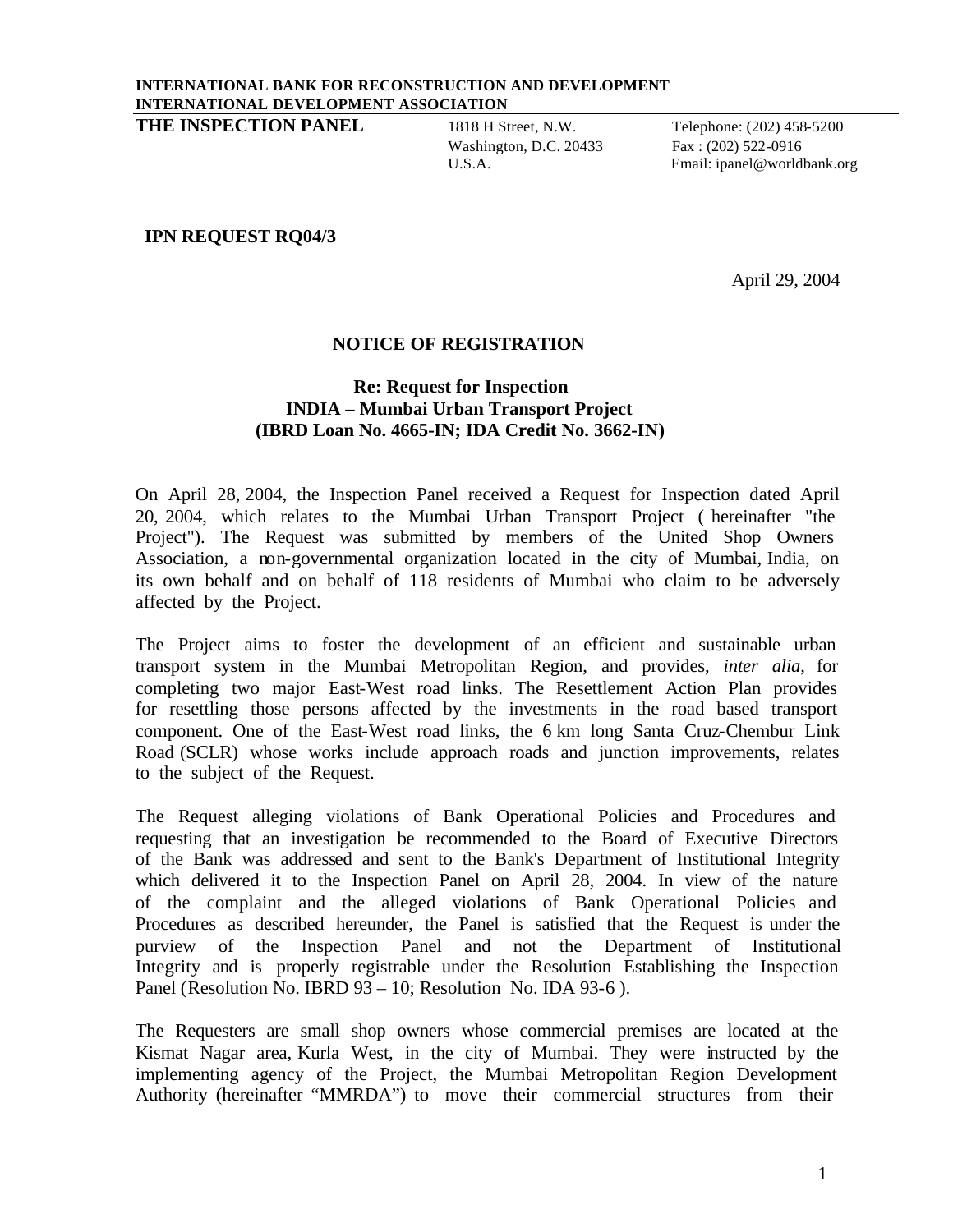current location to a distant location without consultation and without their consent. The Requesters claim that they will suffer adverse effects due to the negligence and failure of the Bank to follow its operational policies and procedures with respect to their being relocated and rehabilitated as a result of the Project.

The Requesters state that on January 30, 2004, MMRDA wrote to the Kismat Nagar Welfare Association directing that the Requesters remove their commercial structures at Kismat Nagar because of proposed Project works involving the widening of the existing road. They were further informed that Mankhurd would be the site of their proposed relocation. The Requesters contended that Mankhurd is too distant from their present site to be a satisfactory relocation site under Bank policy on involuntary resettlement, and asked that they be relocated to open plots of land at the Bandra-Kurla Complex area closer to their present site or "*under the nearby slum rehabilitation projects*."

The Requesters also claim that " *our rights to participation and consultation were effectively denied and that our attempts to raise our concerns were not successful…*" They also claim " *that the failure to provide income restoration would result in harm. This failure would destroy our livelihoods, causing us to dismantle our productive sources and cause our supporting networks and kin groups to disperse*." The Requesters cite OP/BP 4.12 – Involuntary Resettlement in claiming that they are entitled to be " *assisted in efforts to improve their livelihood or at least restore them in real terms to pre-displacement levels or to levels prevailing prior to the beginning of project implementation whichever is higher."*

In a meeting with Bank staff on March 25, 2004, and in a letter to the Bank dated March 26, 2004, and enclosed with the Request, the Requesters asked the Bank for a number of things: that they be provided with proper information; that their structures be relocated to the open space available at Bandra-Kurla Complex; that they be provided with the equivalent area consumed under the Project when relocated; that the actual area of each shop whose relocation is required by the Project be disclosed publicly; that an actual survey of the shops be conducted; and that the " *rights of all our members be crystallized*." The Requesters did not receive a satisfactory response from the Bank.

The Requesters claim that the Bank has violated its policies and procedures on involuntary resettlement and project supervision, and that their rights to participation and consultation and income restoration have been denied. The Requesters ask that an investigation be recommended to the Bank's Board of Executive Directors.

The above claims may constitute violations by the Bank of various provisions of the following operational Policies and Procedures:

OD 4.01 on Environmental Assessment OD/OP/BP 13.05 on Project Supervision OP/BP 17.50 on Disclosure of Information OP/BP 4.12 on Involuntary Resettlement